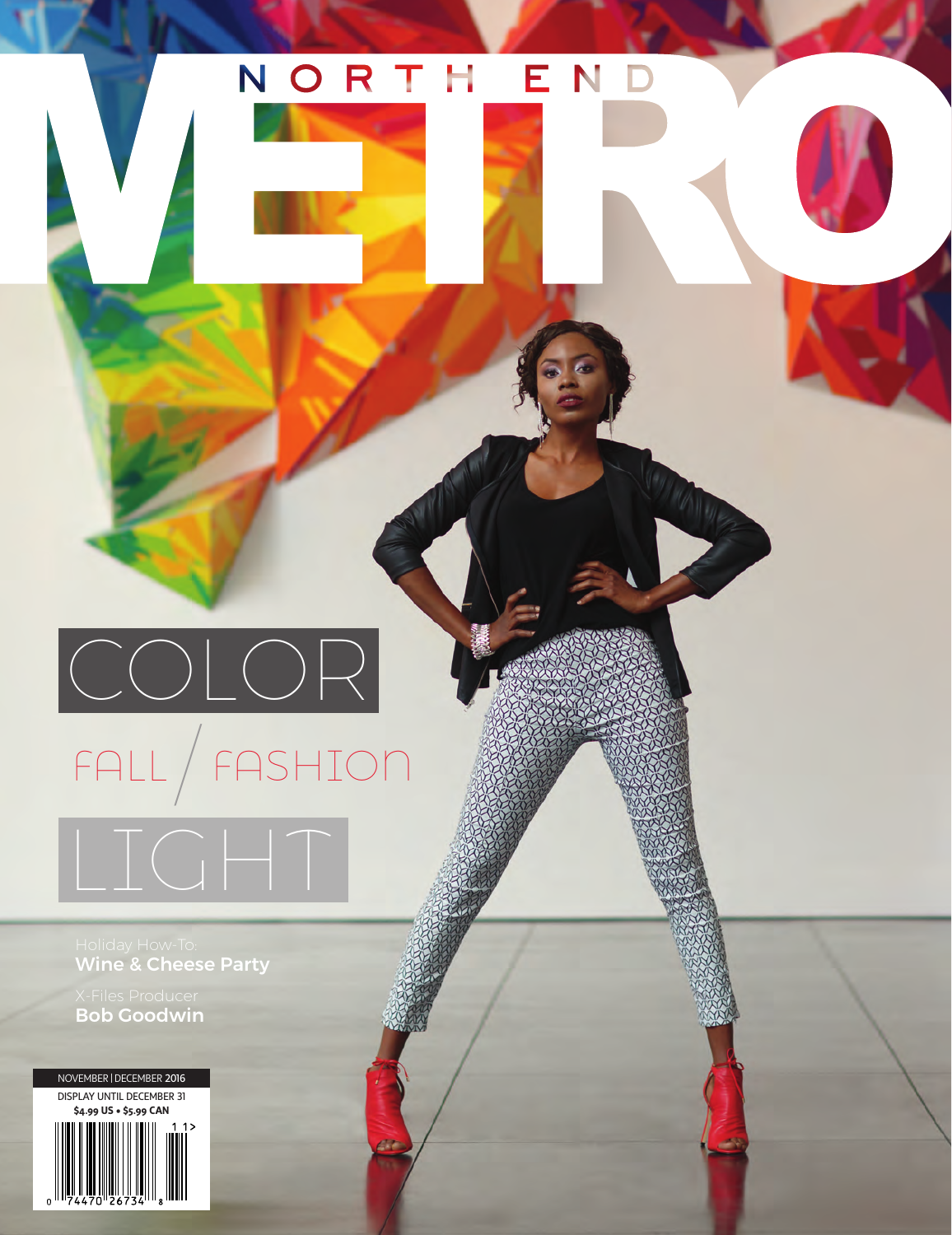

Color and texture, luminance and hue, the key elements of great art are also a part of what makes fashion a mood, a reflection, a statement. Join us for an afternoon at the Lightcatcher in living color.

# COLOR LIGHT / FALL FASHION

### **Photography**

Tania Shepard, Azzura Photography, azzuraphotography.com

**Model**  Odeen Phillips

**Hair**  Stephanie Lyons and Ashley Norton, The Beauty Institute

**Makeup**  Willa Crank and Portia Kaye, Northwest Makeup

**Styling**  Kaity Teer

#### **Retailers**

Burkett's Savvy Clothing Everett ShopJoyworks.com Everett Maple + Moss Snohomish Rogue Boutique Edmonds Sound Styles Edmonds After 5 Fashion Blaine Betty Be Good Boutique Blaine Three French Hens Bellingham Nordstrom Alderwood Mall Lynnwood Macy's Alderwood Mall Lynnwood

Photographed at the Colorfast exhibit in the Lightcatcher. Artwork by Ashley V. Blalock, Elizabeth Gahan, Damien Gilley, and Katy Stone. Guest-curated by Amy Chaloupka.